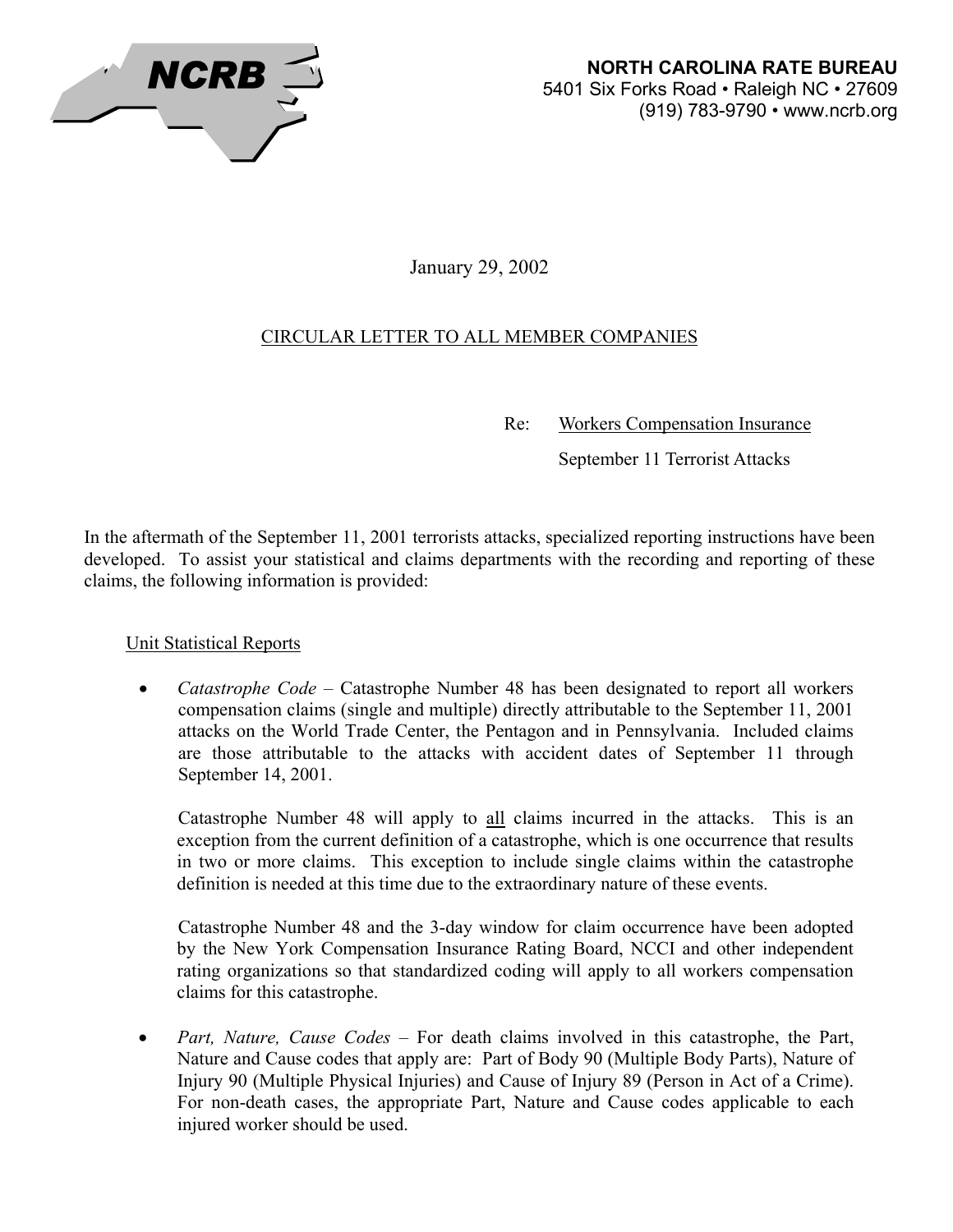# Experience Rating

The attached Filing Memorandum, which has been adopted by the Rate Bureau and approved by the North Carolina Commissioner of Insurance, provides that all losses reported with Catastrophe Number 48 will be excluded from experience rating calculations.

# Financial Data Calls

Special 2002 Financial Calls for Catastrophe Number 48 claims experience are being developed by NCCI and will soon be released, with appropriate reporting instructions.

# Anthrax Biochemical Cases

For the reporting of loss information resulting from anthrax or other biochemical terrorism acts, Part, Nature and Cause codes that should be reported at this time are: Parts of Body 91 (Body Systems and Multiple Body Systems), Nature of Injury 42 (Poisoning-General) and Cause of Injury 89 (Person in Act of a Crime). Catastrophe Number 48 does **not** apply to these cases.

Please see that appropriate company personnel are made aware of the contents of this Circular Letter.

Very truly yours,

Jerry G. Hamrick

Workers Compensation Manager

JGH:dg

Enclosure

C-02-1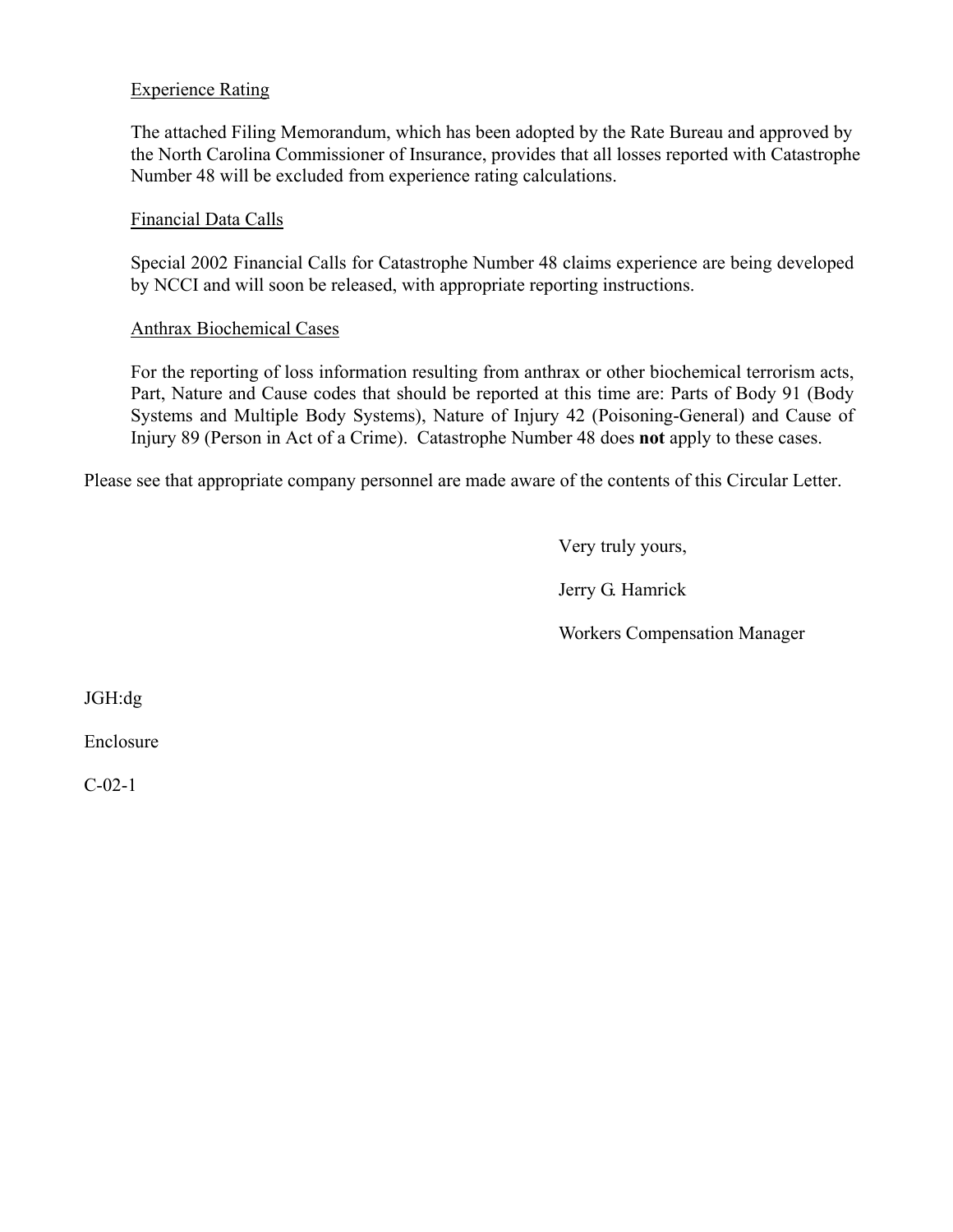### **FILING MEMORANDUM**

#### **ITEM E-1376—EXCLUSION OF TERRORISM LOSSES FROM EXPERIENCE RATING (To be effective for experience modifications with rating effective dates of May 27, 2002 through June 14, 2006)**

#### **PURPOSE**

The purpose of this Item is to propose that the claims directly attributable to the terrorist acts of September 11, 2001, be excluded from experience rating calculations.

### **BACKGROUND**

Experience rating is intended to measure an individual employer's success in maintaining a safe workplace. It does this by considering an employer's payroll and loss history in projecting that employer's propensity for future losses. It has been recognized that due to the unique and unprecedented nature of the claims directly attributable to these terrorist acts, they should not be used in individual employer experience modification calculations. The inclusion of these claims would not be indicative of an employer's true loss potential.

Currently, the *Experience Rating Plan Manual for Workers Compensation and Employers Liability Insurance* contains a feature that provides, by state, a limitation on the amount of any single claim that can be used in the modification calculation. Multiple losses (two or more claims resulting from a single catastrophic occurrence) are limited to twice the state accident limitation amount. Despite this existing loss limitation feature, it is felt that the events of September 11 warrant special consideration.

#### **PROPOSAL**

It is proposed that claims directly attributable to the terrorist attacks and reported under Catastrophe number 48 be excluded from experience rating calculations. Catastrophe number 48 has been designated to include claims reported with accident dates of September 11, 2001 through September 14, 2001.

#### **IMPACT**

The *Experience Rating Plan Manual for Workers Compensation and Employers Liability Insurance* requires that a policy of one year and sixteen days be treated as a one-year policy, and that all experience used in a rating calculation be valued at least three months prior to the rating effective date. The Plan also allows for the extension of the experience period under select circumstances. Based on these rules, this proposed change has the potential to impact affected employers with experience rating modifications with effective dates of 5/27/2002 through 6/14/2006.

The earliest policy effective date under which Catastrophe 48 losses could be reported is 8/27/2000. The earliest rating effective date that could be impacted by the excluded losses is 5/27/2002.

The oldest policy effective date under which Catastrophe 48 losses could be reported is 9/14/2001. The last rating effective date that could be impacted by the excluded losses is 6/14/2006.

#### **IMPLEMENTATION**

Exhibit 1 details the changes made to the *Experience Rating Plan Manual for Workers Compensation and Employers Liability Insurance.* The proposed rule will be included in the Plan upon approval.